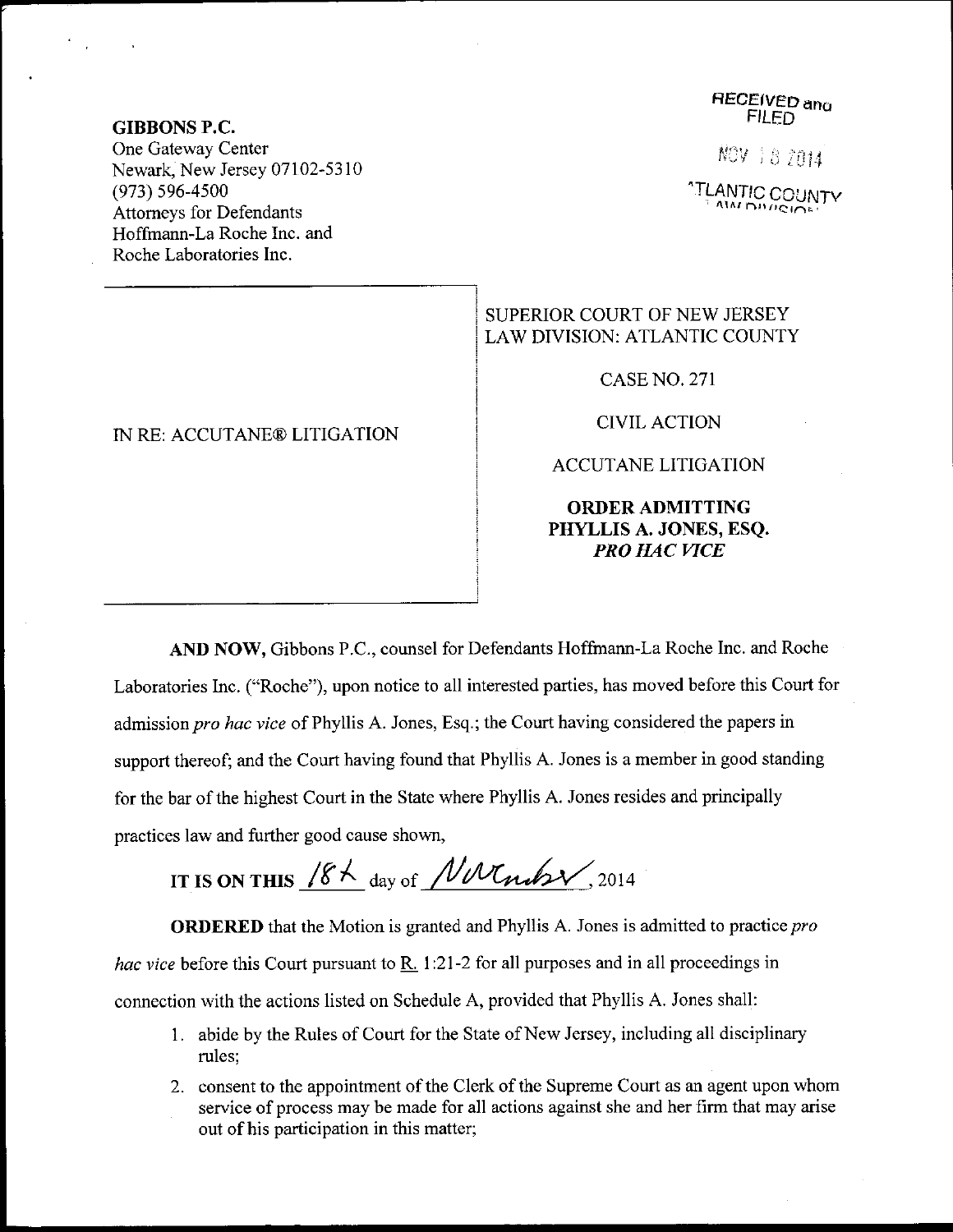- 3. notify the Court immediately of any matter affecting her standing before this Court; and
- 4. have all pleadings and other papers filed in the Court signed by an attomey-at-law of this Court employed by the firm of Gibbons P.C., who shall be responsible for the conduct of Phyllis A. Jones; and it is further

ORDERED that Phyllis A. Jones shall make payment of fees as provided in the New

Jersey Rules of Court, R. 1:28-1(b), 1:28-2 and 1:28B-1(e), within thirty (30) days of the date of

this Order; and it is further

ORDERED that the Clerk of this Court shall forward a copy of this Order to the

Treasurer of the New Jersey Fund for Client Protection; and it is further

ORDERED that copies of this Order shall be served by attomeys for Roche upon all counsel of record within seven (7) days of the receipt thereof.

Mu CJoh

[ ]Opposed Unopposed